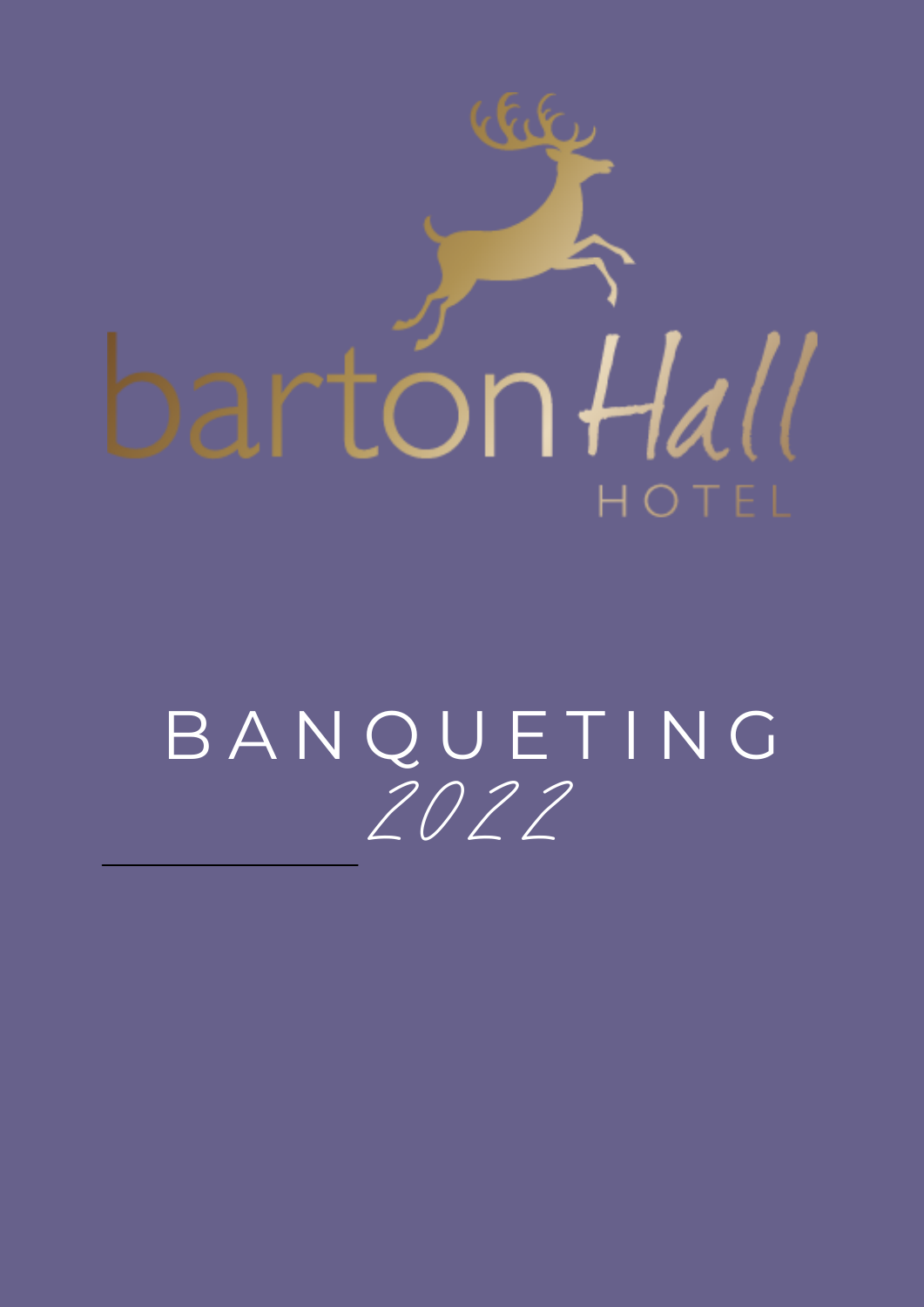

THE PERFECT START TO YOUR EVENT INCLUDES A CHOICE OF FOUR CANAPÉS.

CRISP LAMB BELLY HAM HOCK AND PARSLEY MAYONNAISE SQUID AND CHORIZO SAFFRON MAYONNAISE TOAD IN THE HOLE, ONION RELISH LAMB KEBABS, MINTED YOGURT PEPPERED BEEF, HORSERADISH, AND WATERCRESS YORKSHIRE PUDDING, PIGS IN BLANKETS. HONEY AND MUSTARD DRESSING SMOKED SALMON PARMESAN AND HORSERADISH SHORTBREAD FISH AND CHIPS, TARTARE SAUCE SALMON PASTRAMI, PICKLED CELERIAC QUAIL EGG, CELERY SALT\_(V) SHALLOT AND GOAT'S CHEESE TART (V) SWEETCORN AND BLUE CHEESE MUFFINS (V) SMOKED TOFU, BOK CHOY AND GINGER (VEGAN) CORNBREAD AND REFRIED BEAN BITES (VEGAN) PICKLED BABY BEETS, TOASTED CASHEW CRUMB (VEGAN)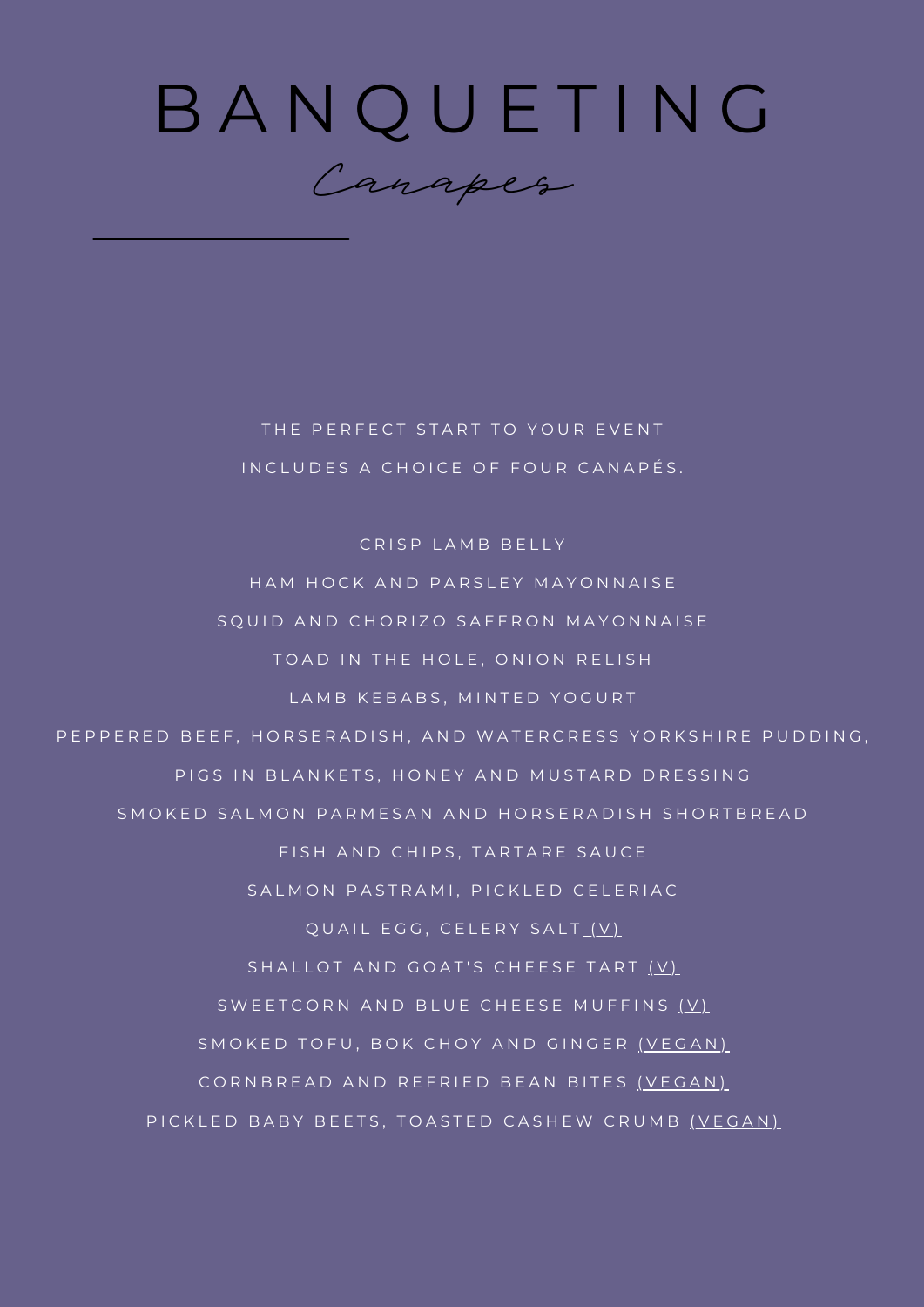

**STARTERS** LEEK & POTATO VELOUTÉ (GF, V) TOMATO & BASIL SOUP (CF, VEGAN) SEASONAL VEGETABLE SOUP (GF, VEGAN) CONFIT DUCK SALAD, PLUM DRESSING, CUCUMBER & PINE NUTS (CF) PORK & CHICKEN TERRINE, SMOKED APPLE PUREE (GF) HERITAGE TOMATOES, BUFFALO MOZZARELLA & BASIL (GF, V) ROASTED BEETROOT, GOATS CURD & WALNUT TART SHAVED GOLDEN BEETROOT & BALSAMIC DRESSING (V) CHICKEN LIVER PATE, RED ONION MARMALADE & SOURDOUGH TWICE BAKED CHEESE & SPINACH SOUFFLE (V) SMOKED TROUT TIAN, CHIVE CRÈME FRAICHE & LEMON DRESSING (CF) DUO OF PROSCIUTTO & CANTALOUPE MELON & MINT DRESSING (CF) ROAST JERUSALEM ARTICHOKES, NEW POTATOES, PICKLED LEEK AND HAZELNUT VINAIGRETTE (VEGAN) SCALLOPS, BLACK PUDDING, ARTICHOKE PUREE, SHAVED CAULIFLOWER & APPLE

CRISPS \* SUPPLEMENT £5.00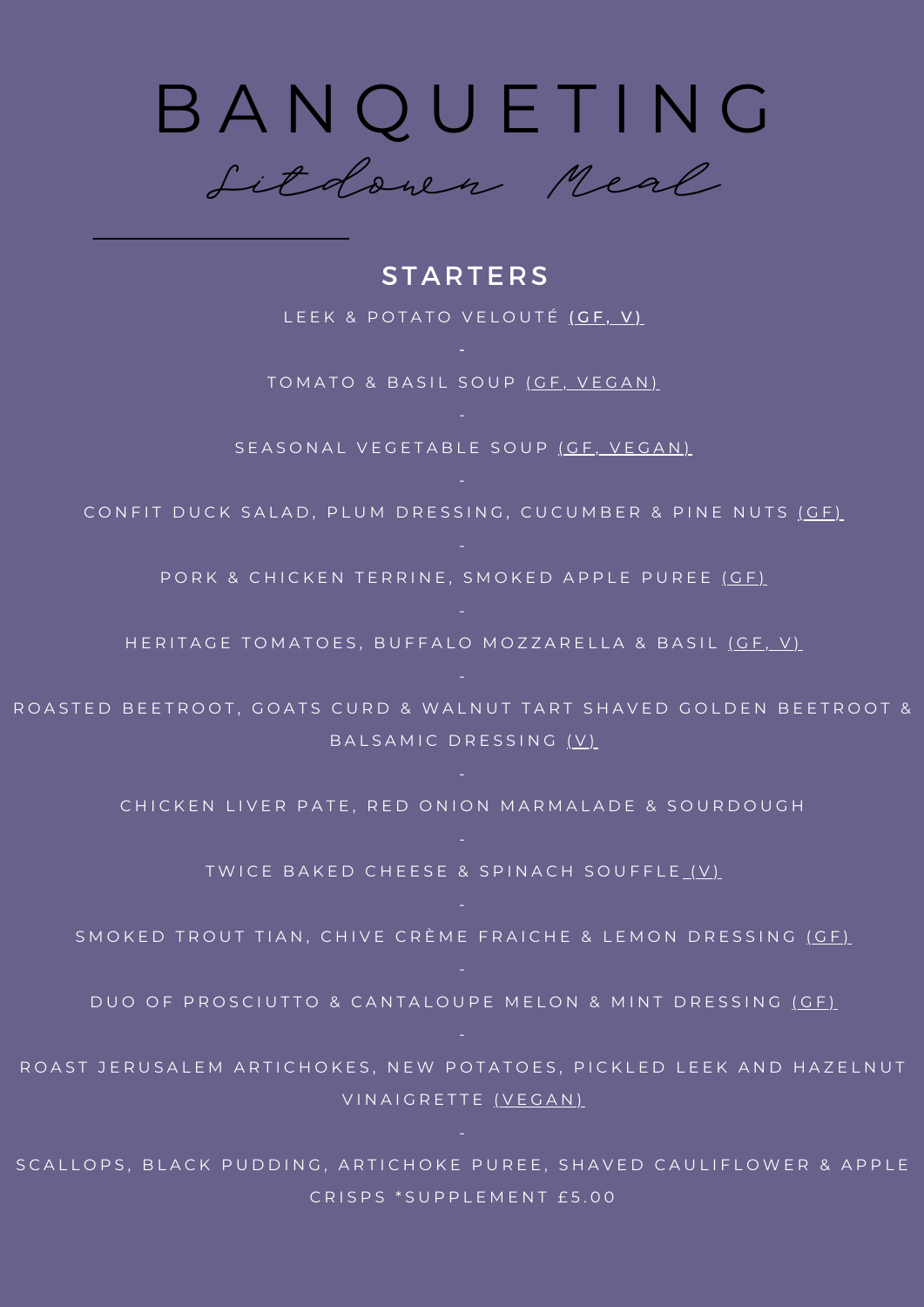

# **MAIN COURSE**

CITRUS SPICED SEA TROUT, HERB POTATO CAKE, BLACK PEPPER & CAPER BUTTER  $(C F)$ 

HERB CRUSTED RUMP OF LAMB, FONDANT POTATO & TOMATO RAGU.

ROASTED SIRLOIN, ROASTED POTATOES & YORKSHIRE PUDDING & JUS

SLOW ROASTED PORK BELLY, APPLE SAUCE, AND BACON & CARAMELIZED ONION & N E W POTATOES (GF)

ROASTED DUCK BREAST, CRUSHED NEW POTATOES, BRAISED RED CABBAGE & PORT WINE SAUCE (GF)

G NOCCHI, CONFIT GARLIC, TOMATOES & GRILLED COURGETTES, ROCKET PESTO (V)

SLOW BRAISED OX CHEEKS, MUSTARD MASH, CARROT, ONION, PARSLEY.

WILD MUSHROOM TART, CRISPY KALE, ROASTED CHESTNUTS & TRUFFLE CREAM  $S A U C E. (V)$ 

CHICKEN BREAST, CRUSHED NEW POTATOES, GARLIC & TARRAGON MUSHROOMS, PUY LENTILS & TRUFFLE.

SIRLOIN STEAK, POTATO & STILTON GRATIN, GRILLED FIELD MUSHROOMS & PEPPERCORN SAUCE. \*SUPPLEMENT £10.00

ROAST VEGETABLE WELLINGTON, MUSTARD MASH, AND BABY CARROTS & PUMPKIN S E E D P E S T O . (V)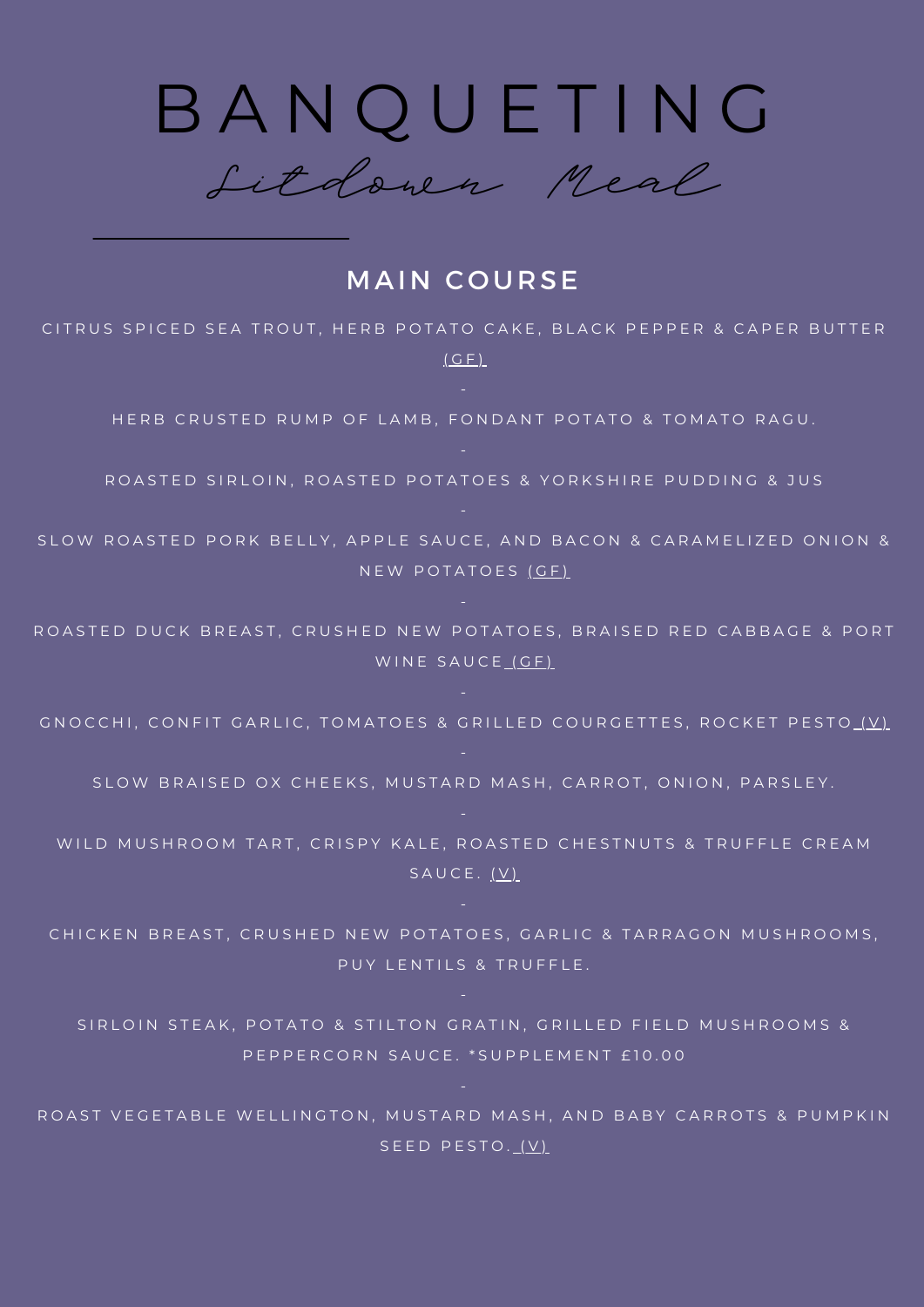

### **DESSERTS**

A P P L E & B L A C K B E R R Y COMPOTE, HAZELNUT CRUMB. VANILLA & CINNAMON-SPICED COCONUT CREAM (VEGAN)

BAKED PEAR TART, ALMOND CREAM, QUINCE JELLY & SALTED CARAMEL ICE C R E A M .

HONEY & GINGER CUSTARD TART, GINGER AND LIME CRÈME FRAICHE WITH TOASTED ALMONDS

RED WINE POACHED PEARS VANILLA MASCARPONE, PISTACHIO, AND CASHEW P R A L I N E.

KIRSCH CHERRY & CREAM CHEESE PAVLOVA, MICRO MINT & CHERRY SORBET

TREACLE SPONGE PUDDING.

CHOCOLATE HAZELNUT TART, BITTER CHOCOLATE CREAM & TULLE

TREACLE TART, SWEET PICKLED APPLE BALLS, ORANGE BLOSSOM SORBET.

STICKY TOFFEE PUDDING, VANILLA ICE CREAM & TOFFEE SAUCE.

LEMON & VANILLA CHEESECAKE, PASSIONFRUIT PARFAIT & HONEY COMB. (GF)

C HO COLATE TORTE, SALTED CARAMEL PEANUTS & VANILLA CREAM (GF)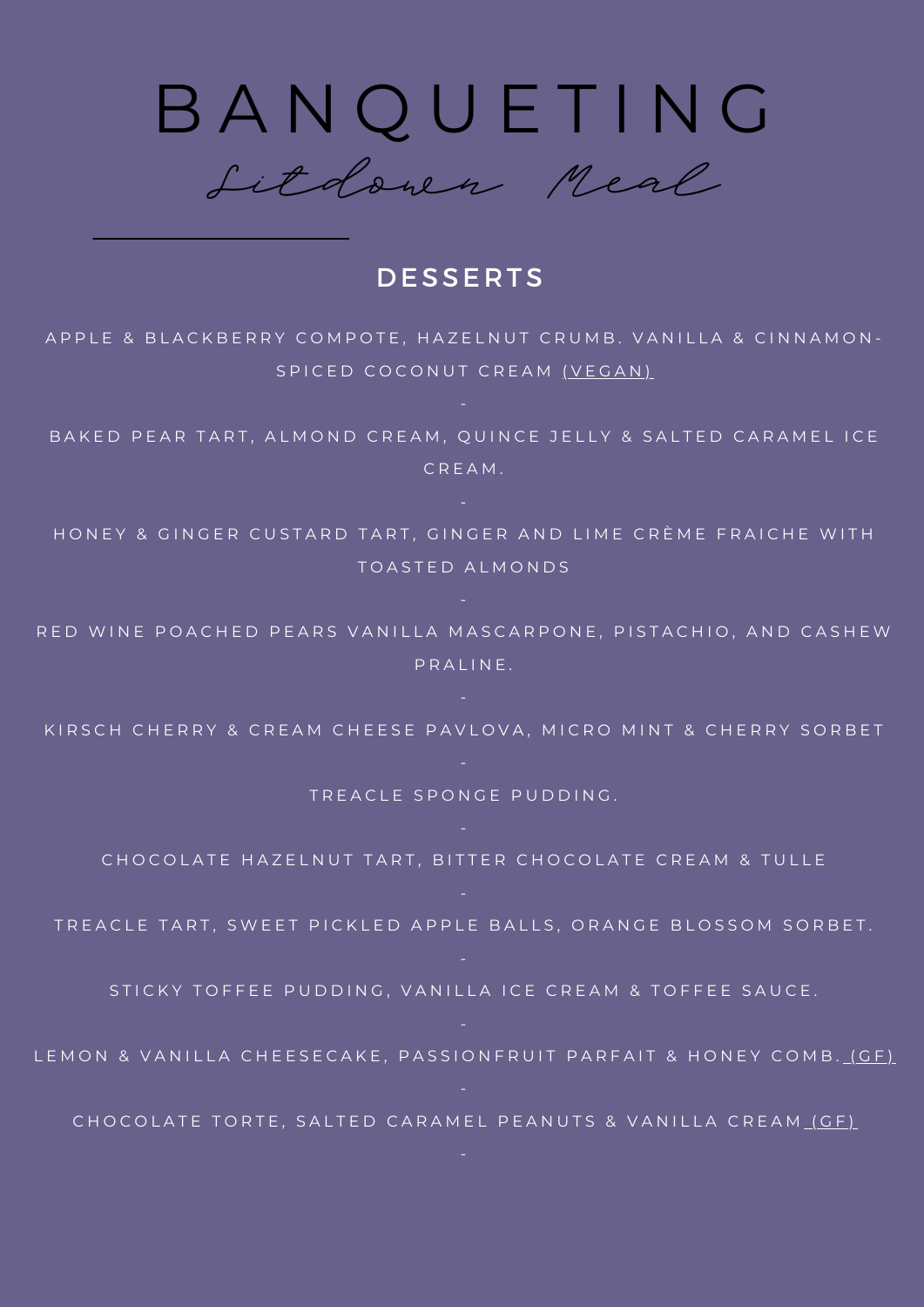

# INTERMEDIATE COURSE

A MUSE BOUCHE

CREAM OF CAULIFLOWER & CELERIAC. POACHED QUAIL EGG & TRUFFLE. *C U R E D P E P P E R E D S A L M O N* GOATS CURD, CUCUMBER & FENNEL RELISH BRAISED BEEF SHIN, CRISPY PANKO, RED ONION & PORT MARMALADE.

PALATE CLEANSER

LEMON SORBET WITH AN AROMATIC LIME & VODKA SHOT CHAMPAGNE SORBET, CHAMPAGNE & STRAWBERRIES APPLE SORBET, GIN & TONIC GRANITA. *L E M O N & G I N G E R S O R B E T*

PRE DESSERT

COCONUT & WHITE CHOCOLATE PANNACOTTA, MANGO PUREE CHILLED PINEAPPLE & CHILLI SOUP, LIME CRÈME FRAICHE DARK CHOCOLATE BALL, SALTED ALMOND CRUMBLE

CHEESE COURSE

SELECTION OF FINEST BRITISH CHEESES HARD, SOFT, BLUE AND WASHED A C C O M P A N I ED W IT H W A F E R S, TO A ST AN D P R E S E R V E S. PLEASE CHOOSE TWO, FOUR OR SIX CHEESES.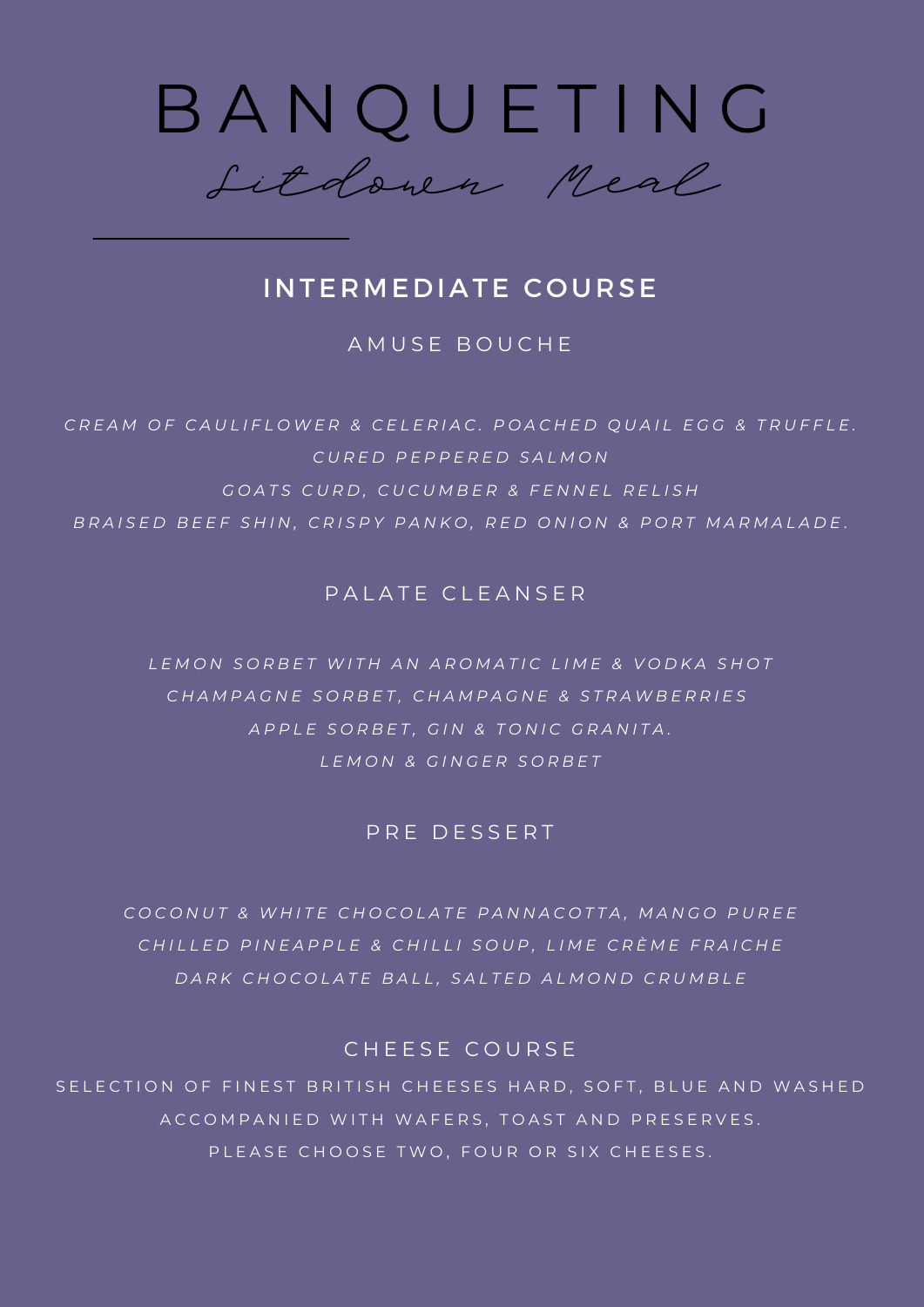

Buffets

## STREET FOOD

#### ALL AMERICAN

HOT BUFFALLO WINGS, MINI BURGER SLIDERS, HOT DOGS, SIDE OF FRIES

#### B R I T I S H F A Y R E

MINI FISH & CHIPS, BEER BATTERED SAUSAGE, MUSHY PEAS & TARTAR SAUCE.

#### S P A N I S H C L A S S I C

PAELLA: SLOW-COOKED CHICKEN WITH RICE, PEPPERS, SAFFRON FINISHED WITH PRAWNS AND MUSSELS

MEXICAN MUNCH

NACHOS, SALSA & GUAC, CHILLI CON CARNE, SPICED RICE

ITALIAN JOB

PIZZA OF MAGHERITA OR SICILIAN SALAMI, PENNE CABONARA OR **PUTTANESCA** 

TIME FOR THAI

THAI GREEN CURRY, CHICKEN & CHICKPEA, MANGETOUT, AND COCONUT CREAM SERVED WITH BOILED RICE, VEGETABLE SPING ROLL, PRAWN

**C R A C K E R**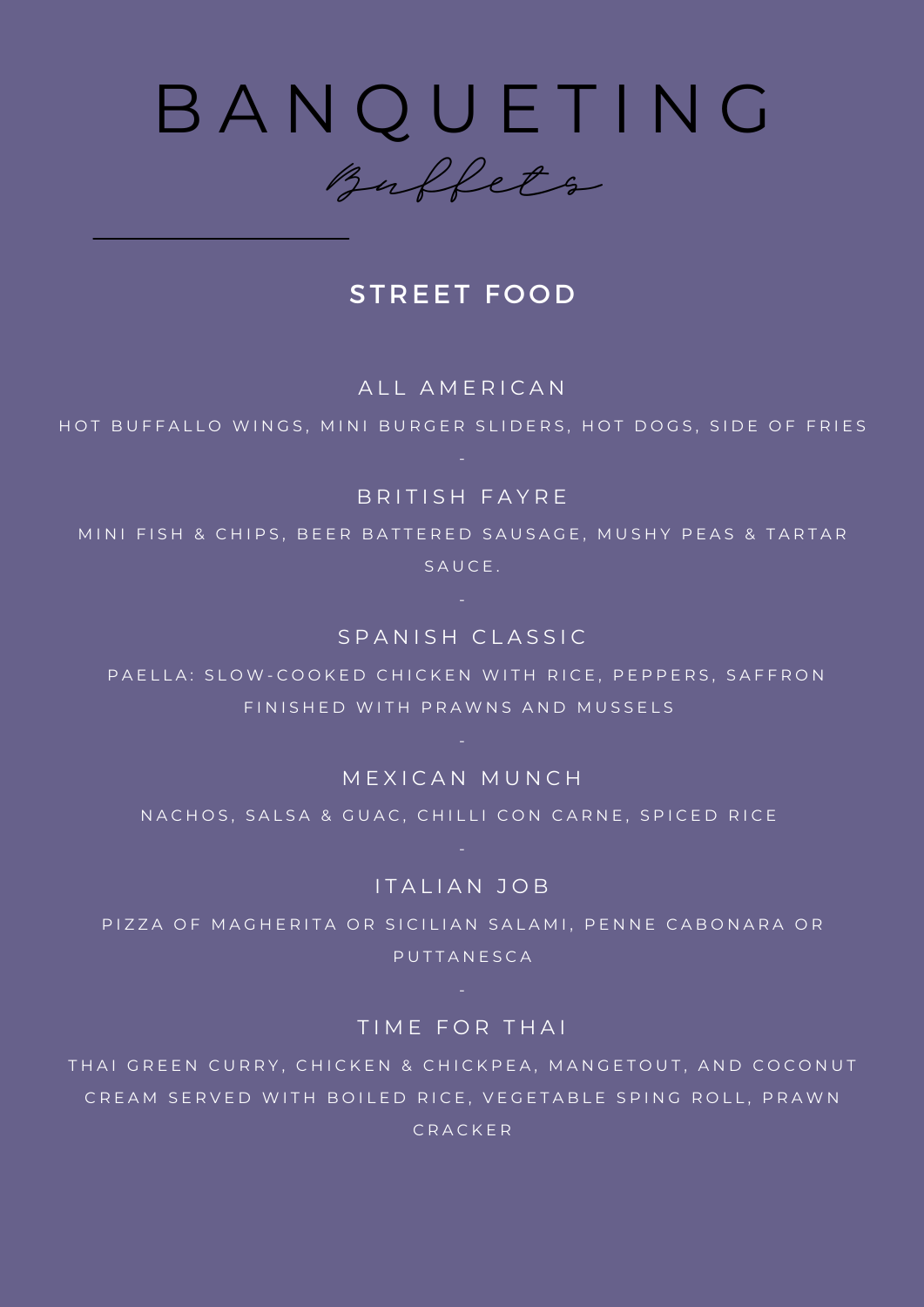

#### **BARBECUE**

SERVED WITH ROLLS, FLATBREAD, PICKLES, MUSTARDS, KETCHUP, MAYONNAISE, AND BARBECUE SAUCE. BEEF BURGERS, FLAME GRILL AND SERVED IN BRIOCHE BUNS GRILLED CHICKEN KEBABS, LEMON, AND HERB OR SWEET CHILI MARINADE CUMBERLAND SAUSAGE RINGS, PICKLED GHERKINS, AND SWEET MUSTARD

# TRADITIONAL HOG ROAST

SERVED WITH ROLLS, APPLE SAUCE, SAGE AND ONION STUFFING, SLAW AND MIX LEAF SALAD

### GRAZING BUFFET

SELECTION OF CHEESES, SLICED CURED MEATS, PORK PIES, PICKLES, CHUTNEYS, GRAPES, FIGS, SLICES OF BREAD, AND BISCUITS.

# **CHEESE WEDDING CAKE**

AS AN ALTERNATIVE TO A TRADITIONAL WEDDING CAKE, A FIVE-TIER CHEESE STACK WITH CHEESES OF YOUR LIKING GARNISHED AND PRESENTED IN TIME FOR CAKE CUTTING. WE WILL OFFER THE CHEESE AS ONE OF YOUR EVENING FOOD OPTIONS, WITH GRAPES, CELERY, FIGS, CHUTNEY AND BISCUITS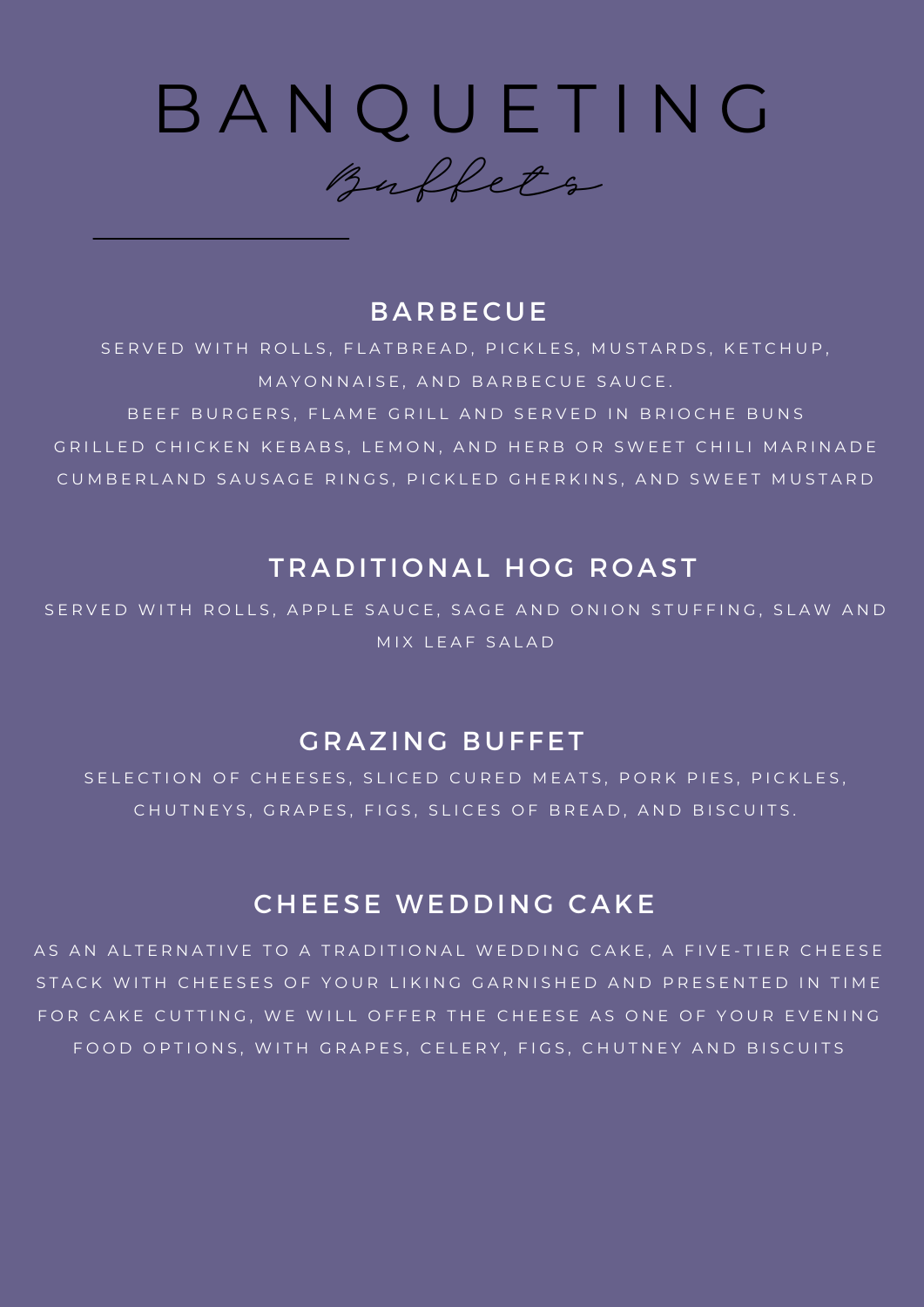

Buffets

# **SNACKS**

PERFECT SNACKS TO KEEP YOUR GUESTS GOING ALL DAY OR UNTIL THE EARLY HOURS

FISH FINGER SANDWICH & TARTAR SAUCE GRILLED CHEESE & CARAMELIZED ONION TOASTIES (V) CRISPY CHICKEN WINGS (GF) D I R T Y DOGS MINUTE STEAK SAND WICH GIANT SAUSAGE ROLL & MUSTARD BUFFALO CAULIFLOWER WINGS (VE) MINI BARTON SLIDERS WITH SLAW LOADED FRIES BACON OR SAUSAGE BAPS